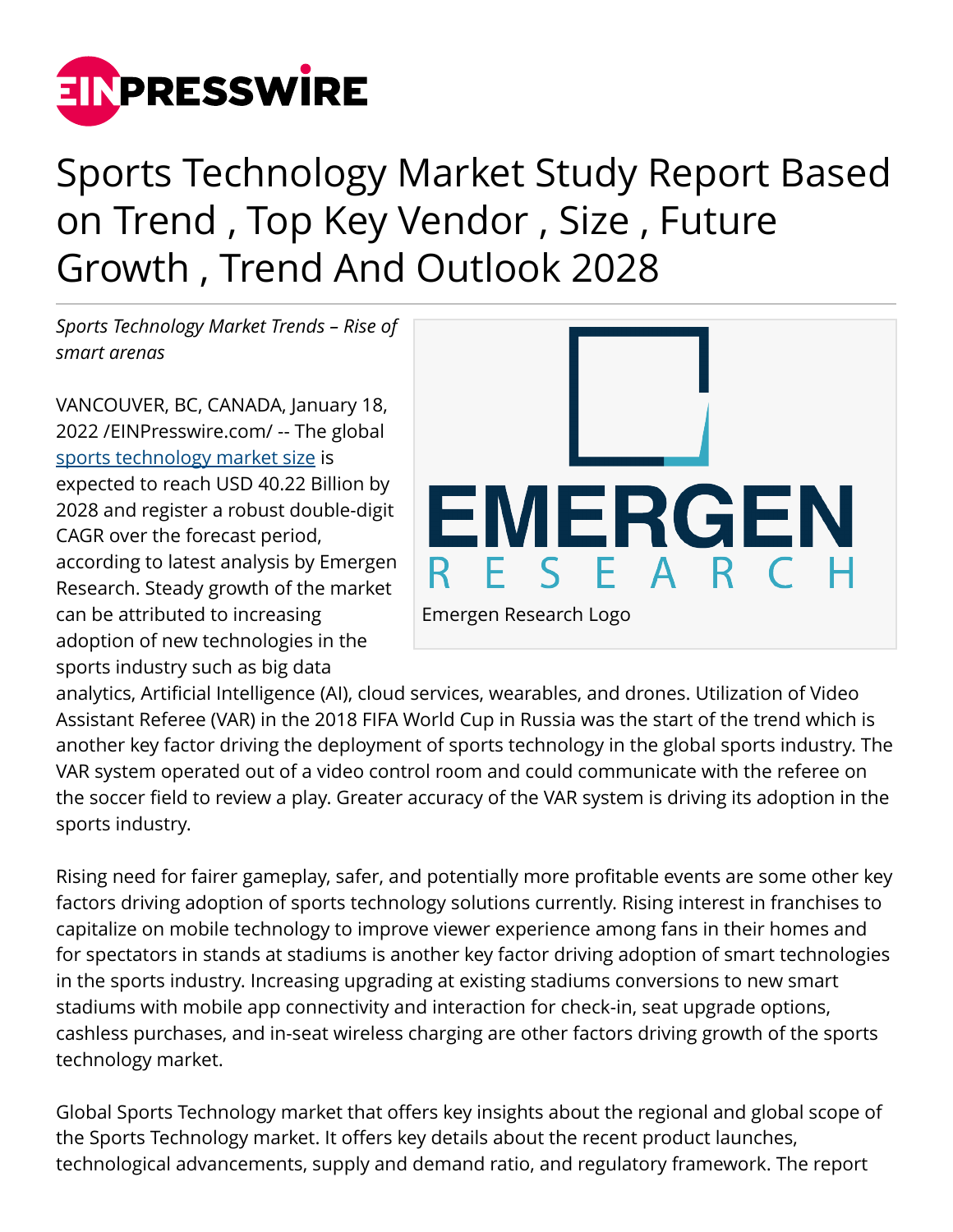also offers details about market size, market share, revenue growth, and CAGR during the forecast period of 2021-2028. The report also offers key insights about top companies in the market along with a thorough SWOT analysis, Porter's Five Forces analysis, and feasibility analysis to offer competitive edge to the readers. The report focuses on the recent trends, major challenges and opportunities, and limitations pertaining to the ongoing pandemic.

Get a sample of the report @<https://www.emergenresearch.com/request-sample/542>

The report also discusses the key players involved in the market such as IBM, Ericsson, Cisco, Fujitsu, SAP SE, Oracle, NEC Corp., LG, Sharp Corporation, and Samsung others as well as new entrants in the market. It focuses on the recent mergers & acquisitions, joint ventures, collaborations, partnerships, licensing agreements, brand promotions, and product launches, among others. The report also provides details about the company overview, business expansion plans, product portfolio, manufacturing and production capacity, global market position, financial status, and consumer base.

To know more about the report @ [https://www.emergenresearch.com/industry-report/sports](https://www.emergenresearch.com/industry-report/sports-technology-market)[technology-market](https://www.emergenresearch.com/industry-report/sports-technology-market)

The report further segments the global Sports Technology market on the basis of product types and applications and provides insights into key factors influencing the revenue growth of the segments.

Emergen Research has segmented the global sports technology market on the basis of sports, technology, and region:

Sports Outlook (Revenue, USD Billion; 2021–2028) Baseball Soccer Basketball Cricket Tennis American Football/Rugby Others

Technology Outlook (Revenue, USD Billion; 2021–2028) Esports Device Smart Stadium Sports Analytics

The competitive analysis also includes regional analysis of major geographical regions. The report covers regions such as North America, Europe, Asia-Pacific, Latin America, and the Middle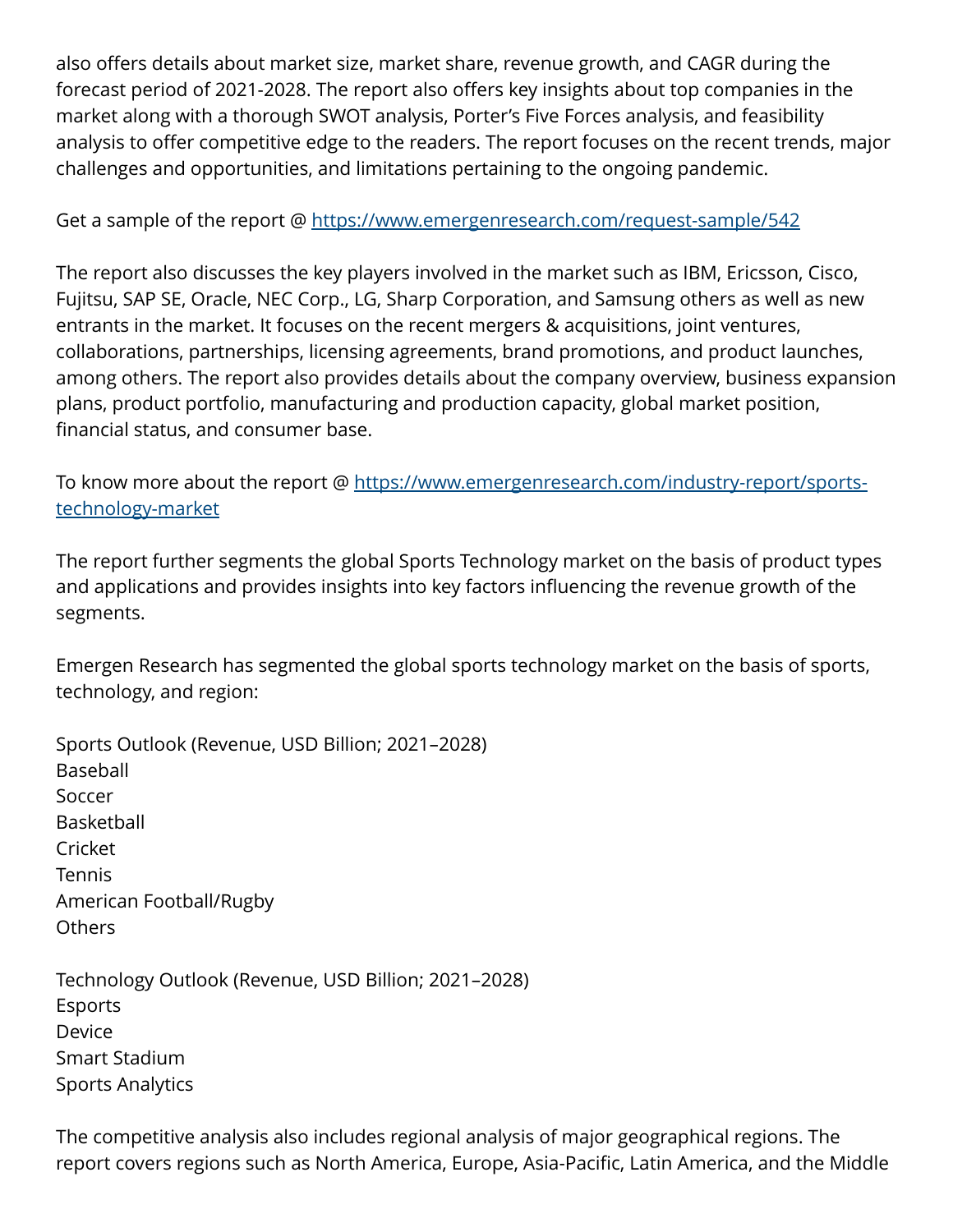East and Africa. The report also offers a country wise analysis to impart better understanding of the global Sports Technology market with regards to market share, market size, production and consumption ratio, product launches and R&D activities, investment opportunities, and presence of key players in the region.

Request customization of the report @ [https://www.emergenresearch.com/request-for](https://www.emergenresearch.com/request-for-customization/542)[customization/542](https://www.emergenresearch.com/request-for-customization/542)

Key insights presented in the report:

Market revenue shares by major business players, by type, by application, and market scope of global Sports Technology market

Sales revenue by key players and new entrants

Competitive analysis of the key players including aspects such as company overview, product or services specification, vendors, and buyers.

Recent mergers, acquisitions, product launches, recent investments, and joint ventures Regional analysis to provide insight to recent trends and opportunities

The report focuses on current and future market growth, technological advancements, volume, raw materials, and profiles of the key companies involved in the market. The report provides valuable insights to the stakeholders, investors, product managers, marketing executives, and other industry professionals.

Thank you for reading our report. Please get in touch with us if you have any query regarding the report or its customization. Our team will ensure the report is best suited to your needs.

Explore Similar Reports offered by Emergen Research:

Electronic Medical Records Market Analysis [https://www.emergenresearch.com/industry](https://www.emergenresearch.com/industry-report/electronic-medical-records-market)[report/electronic-medical-records-market](https://www.emergenresearch.com/industry-report/electronic-medical-records-market)

Business Intelligence and Analytics Market [https://www.emergenresearch.com/industry](https://www.emergenresearch.com/industry-report/business-intelligence-and-analytics-market)[report/business-intelligence-and-analytics-market](https://www.emergenresearch.com/industry-report/business-intelligence-and-analytics-market)

Energy as a Service Market [https://www.emergenresearch.com/industry-report/energy-as-a](https://www.emergenresearch.com/industry-report/energy-as-a-service-market)[service-market](https://www.emergenresearch.com/industry-report/energy-as-a-service-market)

Family Indoor Entertainment Market [https://www.emergenresearch.com/industry-report/family](https://www.emergenresearch.com/industry-report/family-indoor-entertainment-market)[indoor-entertainment-market](https://www.emergenresearch.com/industry-report/family-indoor-entertainment-market)

Wearable Gaming Market [https://www.emergenresearch.com/press-release/global-wearable](https://www.emergenresearch.com/press-release/global-wearable-gaming-market)[gaming-market](https://www.emergenresearch.com/press-release/global-wearable-gaming-market)

About Us: